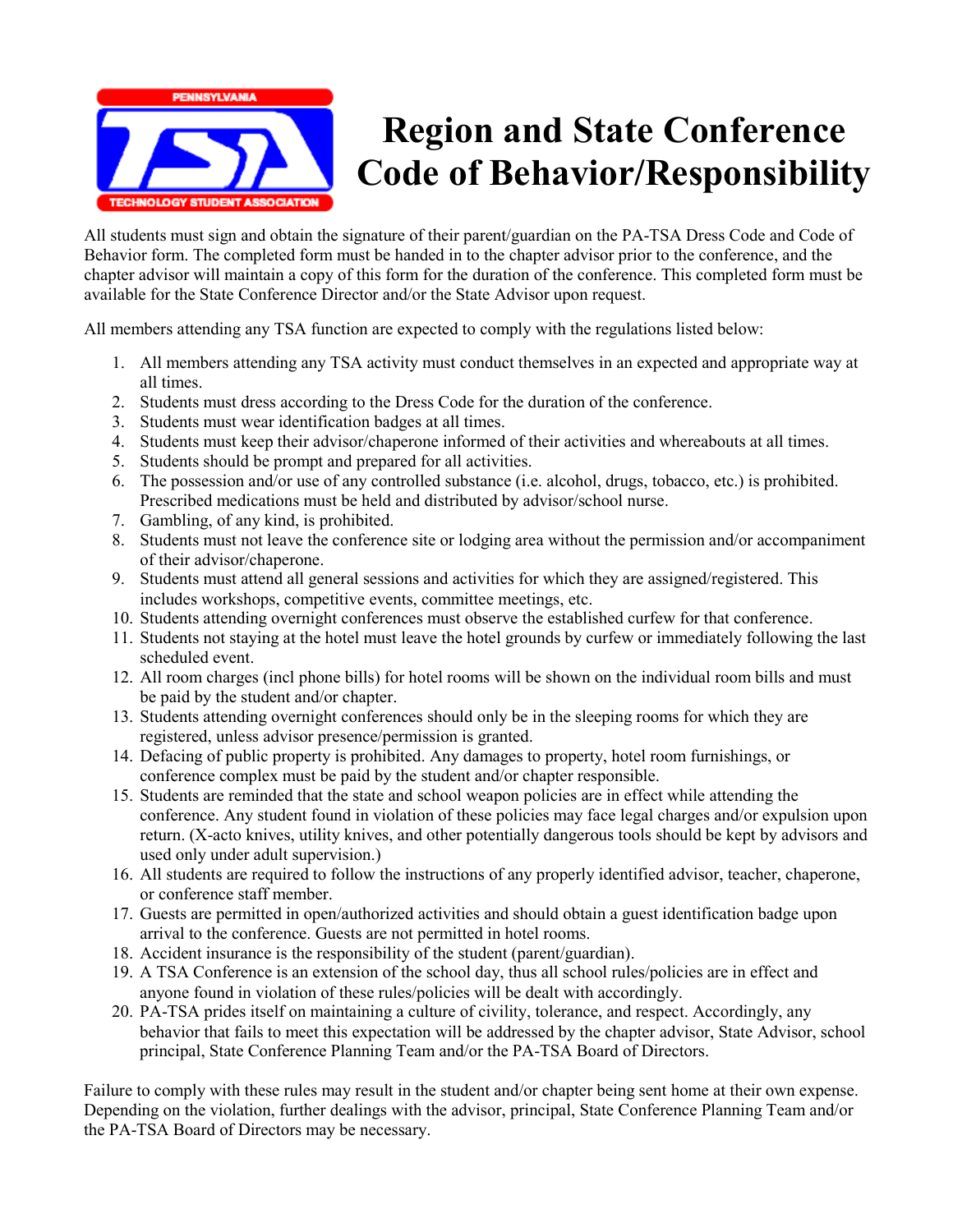

## **Region and State Conference Dress Code**

Students shall adhere to the following dress code requirements throughout the entire conference, including their travel to and from the conference. It is the responsibility of the Chapter Advisor to see that his/her delegation complies with the rules established for proper dress code.

#### **The following guidelines are for ALL students and advisors. Required dress will be listed with each event in the conference program. ID Tags must be worn at all times, regardless of dress code category.**

| <b>Category A – Official Dress</b>                             | Blazer: navy blue with official TSA patch<br>٠                                                      |
|----------------------------------------------------------------|-----------------------------------------------------------------------------------------------------|
|                                                                | Ties: scarlet red imprinted with official TSA logo (for males                                       |
|                                                                | ONLY)                                                                                               |
|                                                                | Shirt or blouse: white, button-up with turn-down collar OR official                                 |
|                                                                | blue TSA dress shirt/blouse                                                                         |
|                                                                | Pants or skirt: light gray (unacceptable: yoga pants or tights worn<br>$\bullet$<br>as pants)       |
|                                                                | Socks: black or dark blue (males)<br>٠                                                              |
|                                                                | Shoes: black dress shoes (unacceptable: athletic shoes, army boots,<br>combat boots, or work boots) |
|                                                                | Sandals: females only may wear black open-toe shoes or sandals<br>$\bullet$                         |
| <b>Category B - Professional TSA Attire</b>                    | Shirt: button-up with turn-down collar (unacceptable: t-shirt, polo,<br>$\bullet$<br>or golf shirt) |
|                                                                | Ties: required for males and optional for females<br>٠                                              |
|                                                                | <i>Pants or skirt:</i> dress pants (unacceptable: jeans, baggy pants,<br>٠                          |
|                                                                | exterior pockets pants, yoga pants or tights worn as pants); skirts                                 |
|                                                                | must be even with or longer than the tips of one's fingers                                          |
|                                                                | <i>Socks:</i> black or dark blue<br>٠                                                               |
|                                                                | <i>Shoes:</i> dress shoes or dress boots (unacceptable: athletic shoes,<br>٠                        |
|                                                                | combat, or work boots)                                                                              |
|                                                                | Sandals: females may wear open-toe shoes or sandals<br>٠                                            |
| Category C - Business Casual TSA Attire                        | Shirt: TSA t-shirt or collared shirt<br>$\bullet$                                                   |
|                                                                | Pants: dress slacks, skirt, or dress jeans (unacceptable: shorts)<br>$\bullet$                      |
|                                                                | Shoes: best possible<br>٠                                                                           |
| <b>Category D - Casual Personal Time</b>                       | Casual dress permitted<br>٠                                                                         |
|                                                                | Sneakers or some type of shoe<br>$\bullet$                                                          |
|                                                                | Unacceptable: tank tops, poor taste t-shirts<br>٠                                                   |
| <b>Items Never Permitted</b>                                   | Weapons of any type (utility knives and x-acto knives must be used<br>$\bullet$                     |
| *this is an extension of the school day, school code in effect | under adult supervision)                                                                            |
|                                                                | Any tobacco products, matches, lighters<br>$\bullet$                                                |
|                                                                | Any controlled substances (alcohol or drugs)                                                        |

"I HAVE READ AND FULLY UNDERSTAND THE **REGION AND STATE CONFERENCE CODE OF BEHAVIOR/RESPONSIBILITY** AND THE **REGION AND STATE CONFERENCE DRESS CODE** AND AGREE TO COMPLY WITH THESE GUIDELINES."

| TSA Student Signature      | Date |
|----------------------------|------|
|                            |      |
| Parent/Guardian Signature  | Date |
| Chapter Advisor Signature  | Date |
| School Principal Signature | Date |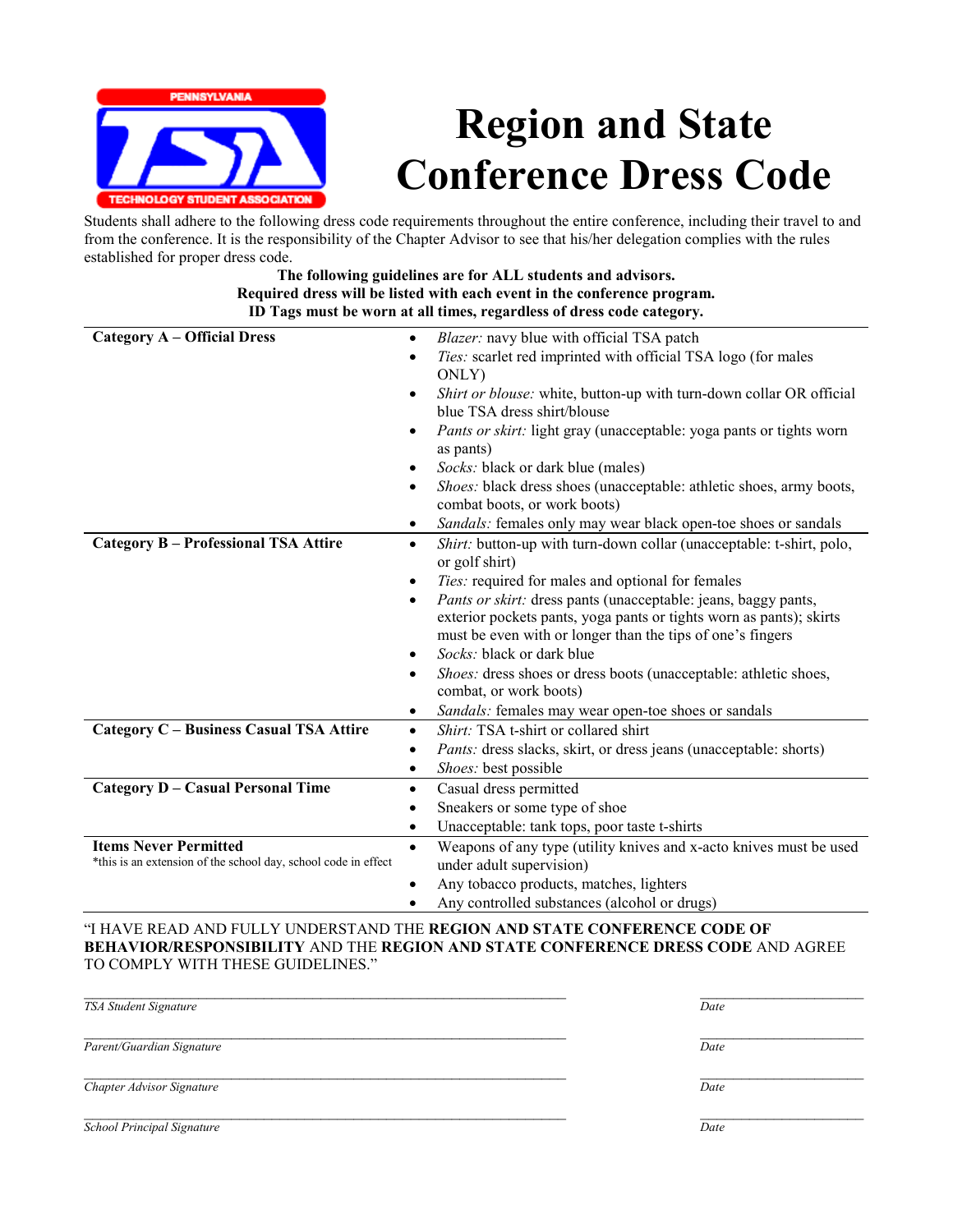

### **Personal Liability and Medical Release**

This form is required of all children, students, and adults who attend a Pennsylvania TSA Conference. Chapter advisors: You must maintain two copies of this form for each of your students throughout the entire conference, as well as travel to and from conferences. In case of emergency, the Conference Director and/or Emergency Personnel may request a copy.

#### *STUDENT INFORMATION*

| Name of Student                 | Home Telephone   |  |
|---------------------------------|------------------|--|
| Home Street Address             | City/State/Zip   |  |
| Date of Birth                   |                  |  |
| School                          | School Telephone |  |
| <b>School Street</b><br>Address | City/State/Zip   |  |
| Advisor                         |                  |  |

#### *MEDICAL INFORMATION*

| Physician's Telephone |
|-----------------------|
|                       |

#### *PARENT/GUARDIAN CONTACTS*

| Parent #1 Name | Parent #2 Name |  |
|----------------|----------------|--|
| Home Phone $#$ | Home Phone $#$ |  |
| Work Phone $#$ | Work Phone #   |  |
| Cell Phone #   | Cell Phone $#$ |  |

"I hereby agree to release the PA Technology Student Association, its' representatives, agents, servants, and employees from liability for any injury to above named person at any time while attending the PA Technology Student Association's conferences including travel to and from the conference, excepting only injury or damage resulting from willful acts of such representatives, agents, servants, and employees.

I do voluntarily authorize the PA Technology Student Association's conference director, assistants, or designees to administer or obtain routine or emergency diagnostic procedures or routine or emergency medical treatment for the above named person as deemed necessary in medical judgment.

I agree to indemnify and hold harmless the PA Technology Student Association, and said conference director, assistants, and designees for any and all claims, demands, actions, rights of action, or judgments by or on behalf of the above named person arising from or on account of said procedure or treatment rendered in good faith and according to accepted medical standards.

I hereby authorize any physician member of the Department of Emergency Medicine of an accredited hospital or any member of the medical staff of an accredited hospital to render medical treatment, which in his/her judgment is deemed necessary in the care of the above named person while attending Pennsylvania TSA Conferences, including time traveling to and from the conferences."

 $\_$  , and the state of the state of the state of the state of the state of the state of the state of the state of the state of the state of the state of the state of the state of the state of the state of the state of the

 $\_$  , and the state of the state of the state of the state of the state of the state of the state of the state of the state of the state of the state of the state of the state of the state of the state of the state of the *Parent/Guardian Signature Date*